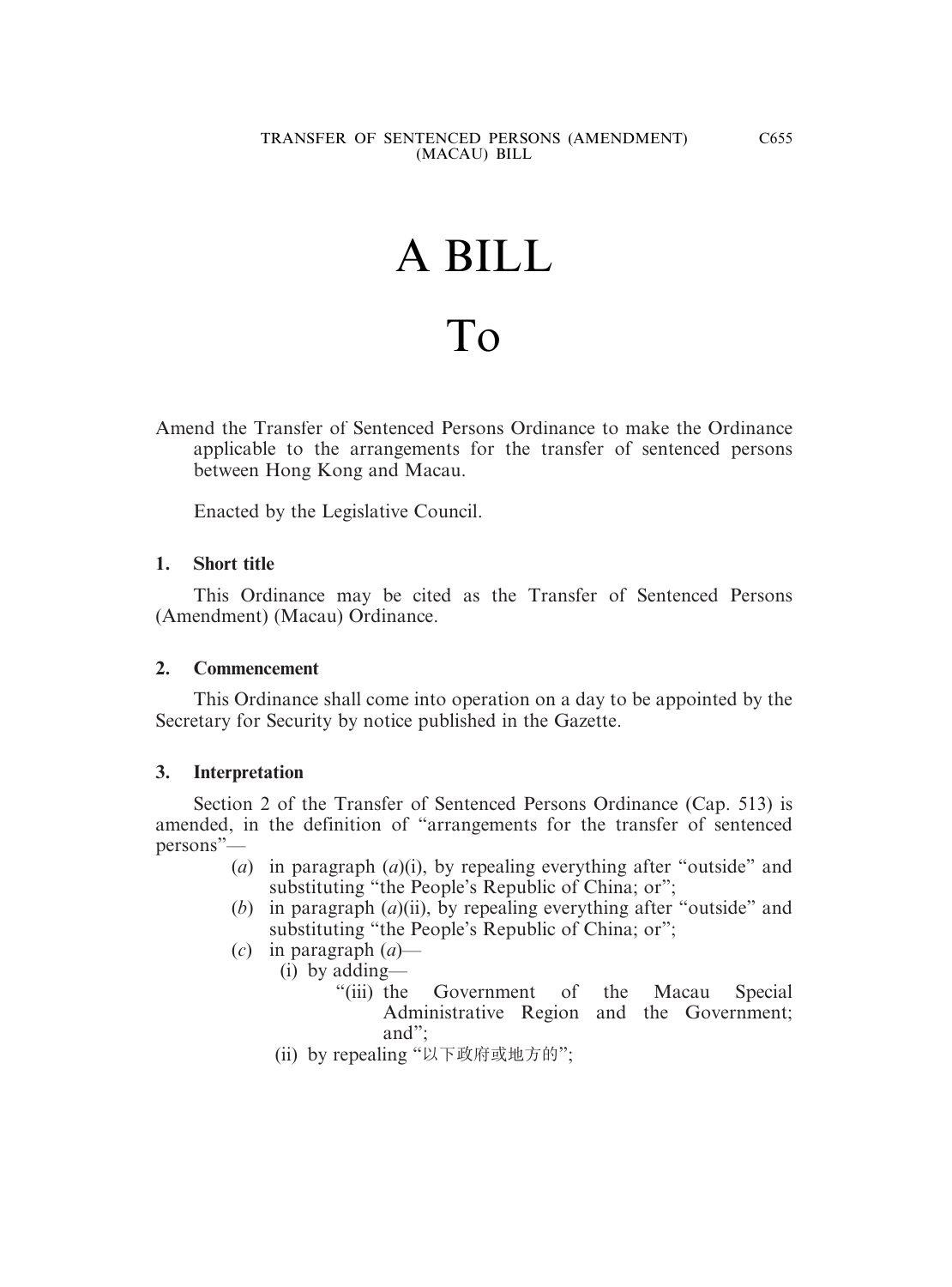(*d*) in paragraph (*b*), by repealing everything after "purposes" and substituting—

 $\degree$  of —

- (i) the transfer of a sentenced person or sentenced persons to Hong Kong from that place or from Macau; or
- (ii) the transfer of a sentenced person or sentenced persons to that place or to Macau from Hong Kong;".

## **4. Restrictions on issue of warrant**

Section 4(2)(*b*) is repealed and the following substituted—

- " $(b)$  (i) in the case of a transfer to a place outside the People's Republic of China, the sentenced person is a national of that place or, in the opinion of the Chief Executive, otherwise has close ties with that place; or
	- (ii) in the case of a transfer to Macau, the sentenced person is a permanent resident of Macau or, in the opinion of the Chief Executive, otherwise has close ties with Macau; ".

## **5. Chief Executive to give notice to Central People's Government in relation to relevant requests**

(1) Section  $9(4)(b)(iii)$  is amended by repealing "outside Hong Kong" wherever it appears.

(2) Section 9(6) is amended, in the definition of "relevant request", by repealing everything after "means" and substituting—  $\tilde{\ }$ 

- (*a*) a request to issue an inward warrant for the transfer of a sentenced person to Hong Kong from a place outside Hong Kong other than Macau;
- (*b*) a request to issue an outward warrant for the transfer of a sentenced person from Hong Kong to a place outside Hong Kong other than Macau; or
- (*c*) a request to transport in custody through Hong Kong a sentenced person from a place outside Hong Kong (other than Macau) to another place outside Hong Kong (other than Macau).".

## **6. Inward and outward warrants**

Schedule 1 is amended—

- (*a*) in Part 1, by repealing "19 ......" and substituting "......";
- $(b)$  in Part 2, by repealing "19 ......" and substituting "......".